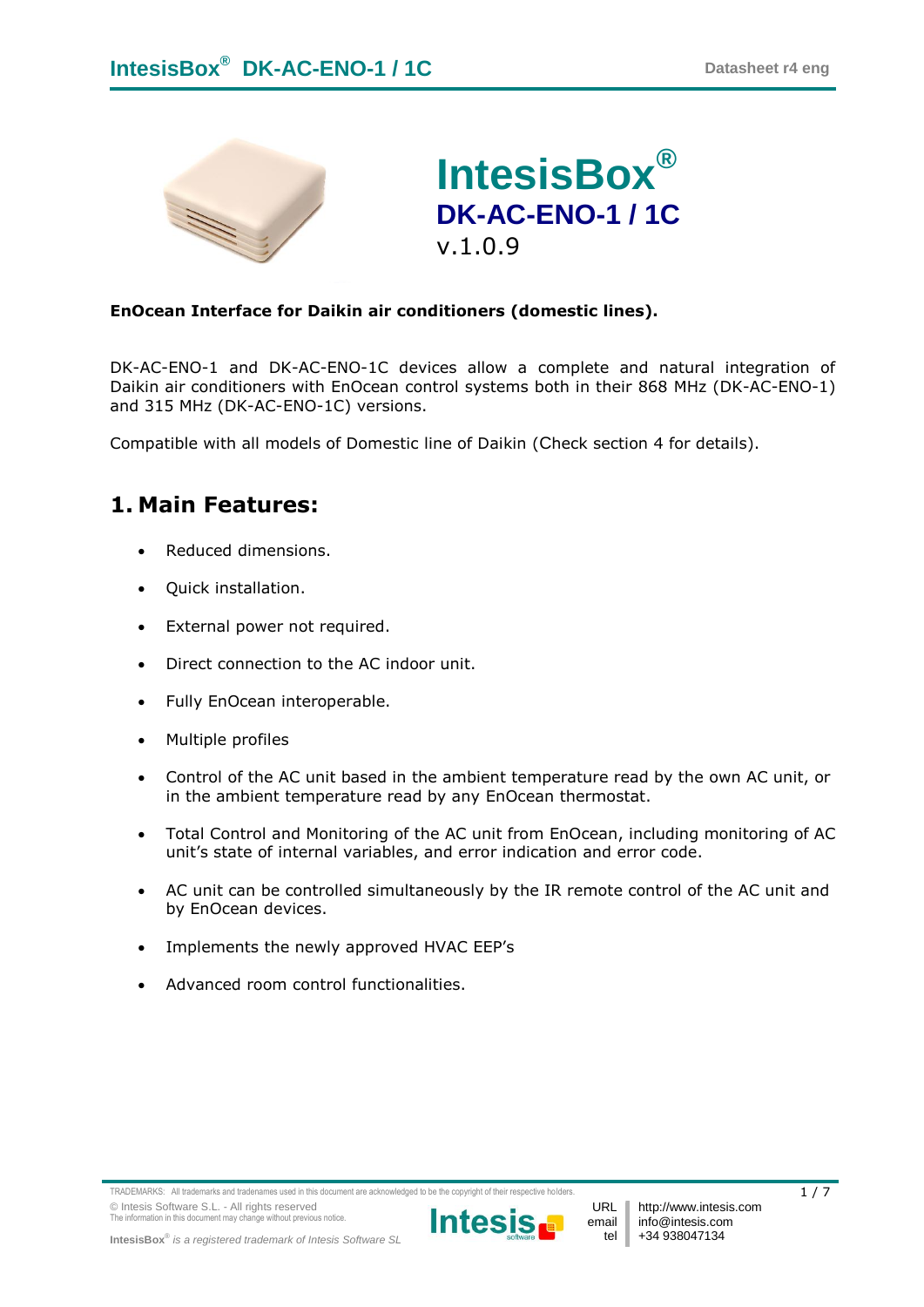# **2. Typical application**

In [Figure 2.1](#page-1-0) it is shown a typical application of DK-AC-ENO-1 / 1C in a hotel room. The different devices that can control the A.C unit, like switches, Key cards, window contacts, are connected to it through the DK-AC-ENO-1 / 1C.



<span id="page-1-0"></span>**Figure 2.1** Typical application of DK-AC-ENO-1 / 1C in a hotel room

TRADEMARKS: All trademarks and tradenames used in this document are acknowledged to be the copyright of their respective holders.  $2/7$ © Intesis Software S.L. - All rights reserved The information in this document may change without previous notice.

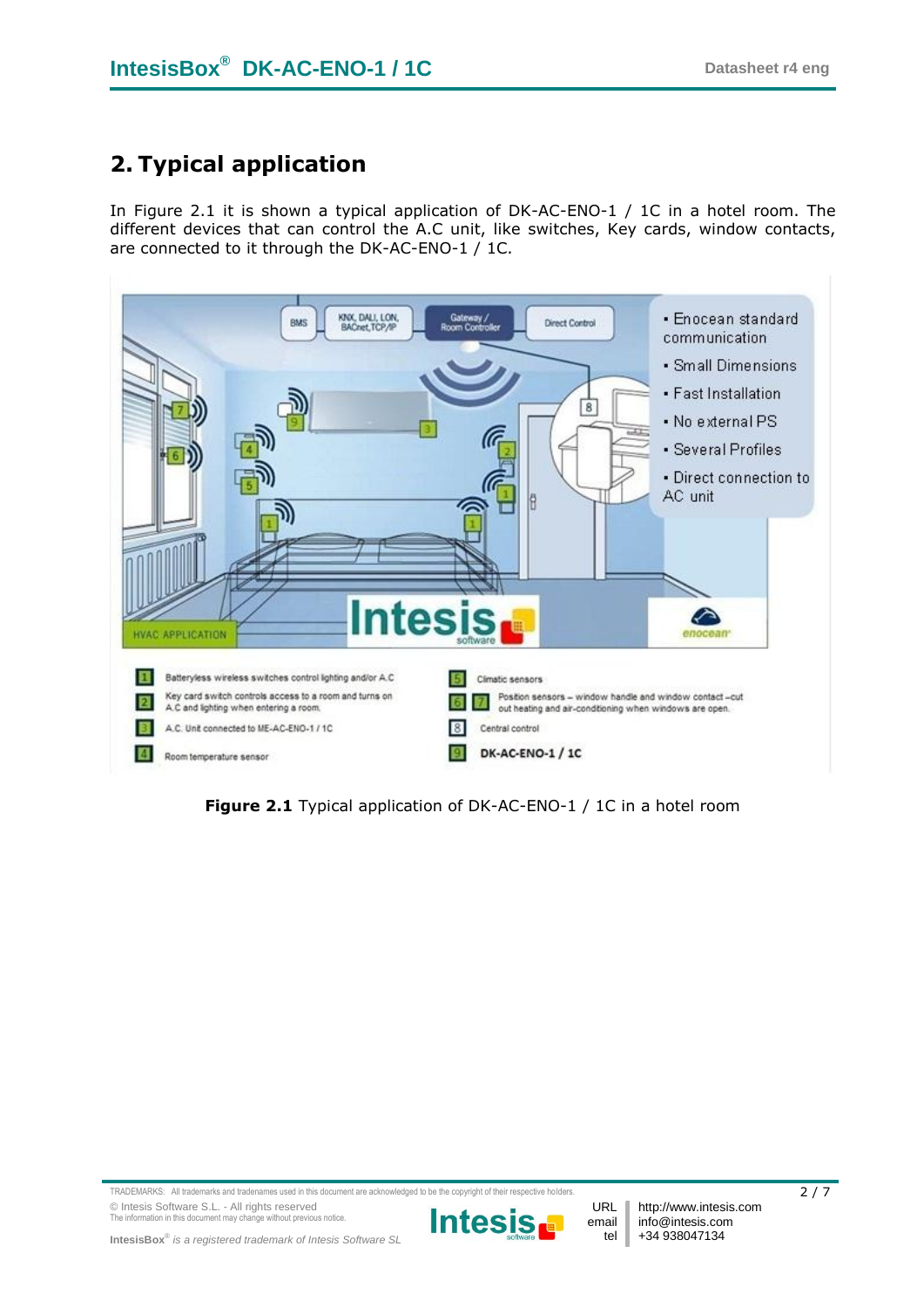A schematic view of what it could be the application shown in [Figure 2.1](#page-1-0) can be seen in [Figure 2.2.](#page-2-0) The connection diagram of the A.C with the DK-AC-ENO-1 / 1C and some of the supported EnOcean devices are shown



<span id="page-2-0"></span>**Figure 2.2** Example of DK-AC-ENO-1 / 1C control or actuation devices

TRADEMARKS: All trademarks and tradenames used in this document are acknowledged to be the copyright of their respective holders. 3 / 7 © Intesis Software S.L. - All rights reserved The information in this document may change without previous notice.

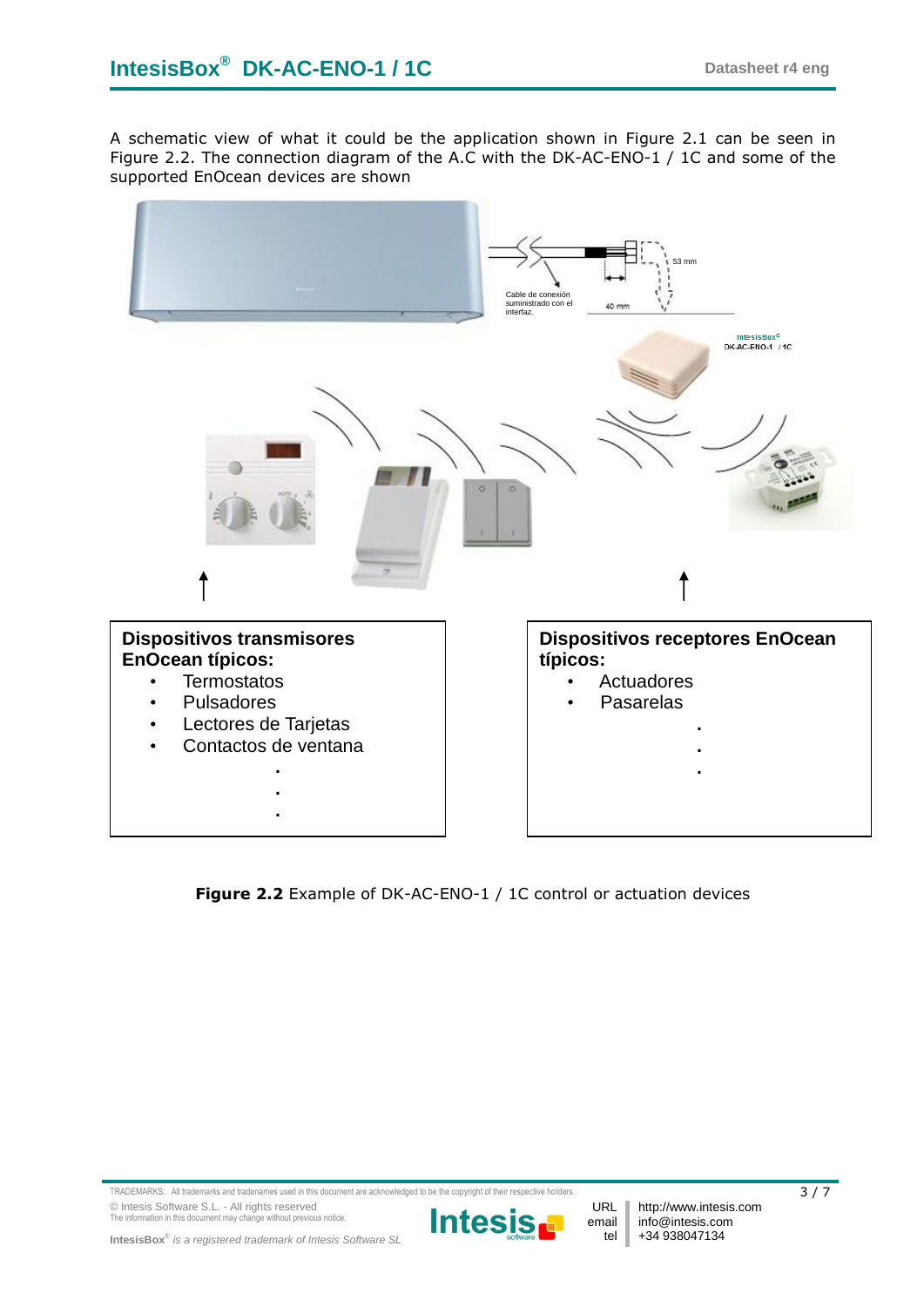## **3. IntesisBox DK-AC-ENO-1 / 1C EnOcean Interface**

| <b>EnOcean Interface</b>            |                                                                   |
|-------------------------------------|-------------------------------------------------------------------|
| <b>Devices</b>                      | DK-AC-ENO-1: Transceiver @ 868 MHz                                |
|                                     | DK-AC-ENO-1C: Transceiver @ 315 MHz                               |
| <b>Virtual signals</b>              | Virtual signals:<br>Alarm State $(0/1)$<br>Window contact $(0/1)$ |
| <b>Configurable</b><br>capabilities | Up to 16 transmission profiles and 16 reception profiles          |

#### **Table 3.1** General characteristics

| Coverage<br>distance | <b>Conditions</b>                                                                                                                               |
|----------------------|-------------------------------------------------------------------------------------------------------------------------------------------------|
| $<$ 30 m             | Under ideal conditions: Broad room, no obstacles and good antenna position.                                                                     |
| < 20 m               | The room is filled with furniture and people And penetration through up to 5<br>dry walls or up to 2 brick walls or up to 2 aero concrete walls |
| < 10 m               | Identical to the previous case but the receiver is placed to a room corner or<br>range along a narrow floor.                                    |
| < 1 m                | Metal-reinforced ceilings at upright penetration angle (in strong dependence<br>of reinforcement density and antenna positions).                |

#### **Table 3.2** Device coverage distance

### *3.1 Reception*

| <b>Number of profiles</b>         | 14      |
|-----------------------------------|---------|
| Number of devices in each profile | $5^{1}$ |
| Number of signals in each profile | 6       |

| <b>Profile</b><br>Index<br><b>Rx</b> | <b>Signal</b>            | <b>EEP</b>                                                                                                                                               |
|--------------------------------------|--------------------------|----------------------------------------------------------------------------------------------------------------------------------------------------------|
| 0                                    | On/Off                   | $[05-02-xx]$ $[05-03-xx]$ $[06-00-01]$ $[07-10-01]$ $[07-10-02]$<br>07-10-05 <sup>-</sup>                                                                |
|                                      | Mode                     | $[05-02-xx]$ $[05-03-xx]$                                                                                                                                |
| $\mathcal{P}$                        | Fan Speed                | $[05-02-xx]$ $[05-03-xx]$ $[07-10-01]$ $[07-10-02]$ $[07-10-04]$<br>[07-10-07] [07-10-08] [07-10-09]                                                     |
|                                      | N/A                      | N/A                                                                                                                                                      |
| 4                                    | Set point<br>Temperature | $[05-02-xx]$ $[05-03-xx]$ $[07-10-01]$ $[07-10-02]$ $[07-10-03]$<br>[07-10-04] [07-10-05] [07-10-06] [07-10-0A] [07-10-10]<br>$[07-10-11]$<br>[07-10-12] |
| 5.                                   | Ambient<br>Temperature   | $[07-02-05][07-02-06][07-10-01][07-10-02][07-10-03]$<br>[07-10-04] [07-10-05][07-10-06] [07-10-07] [07-10-08]                                            |

 1 Profile index 5 and 7 can handle only one device

TRADEMARKS: All trademarks and tradenames used in this document are acknowledged to be the copyright of their respective holders. 4 / 7 7





 $^2$  Profiles E and F can handle up to 5 devices with normal preceadure or 1 if use the Multiteach-in process. More info in the User Manual

**IntesisBox**® *is a registered trademark of Intesis Software SL*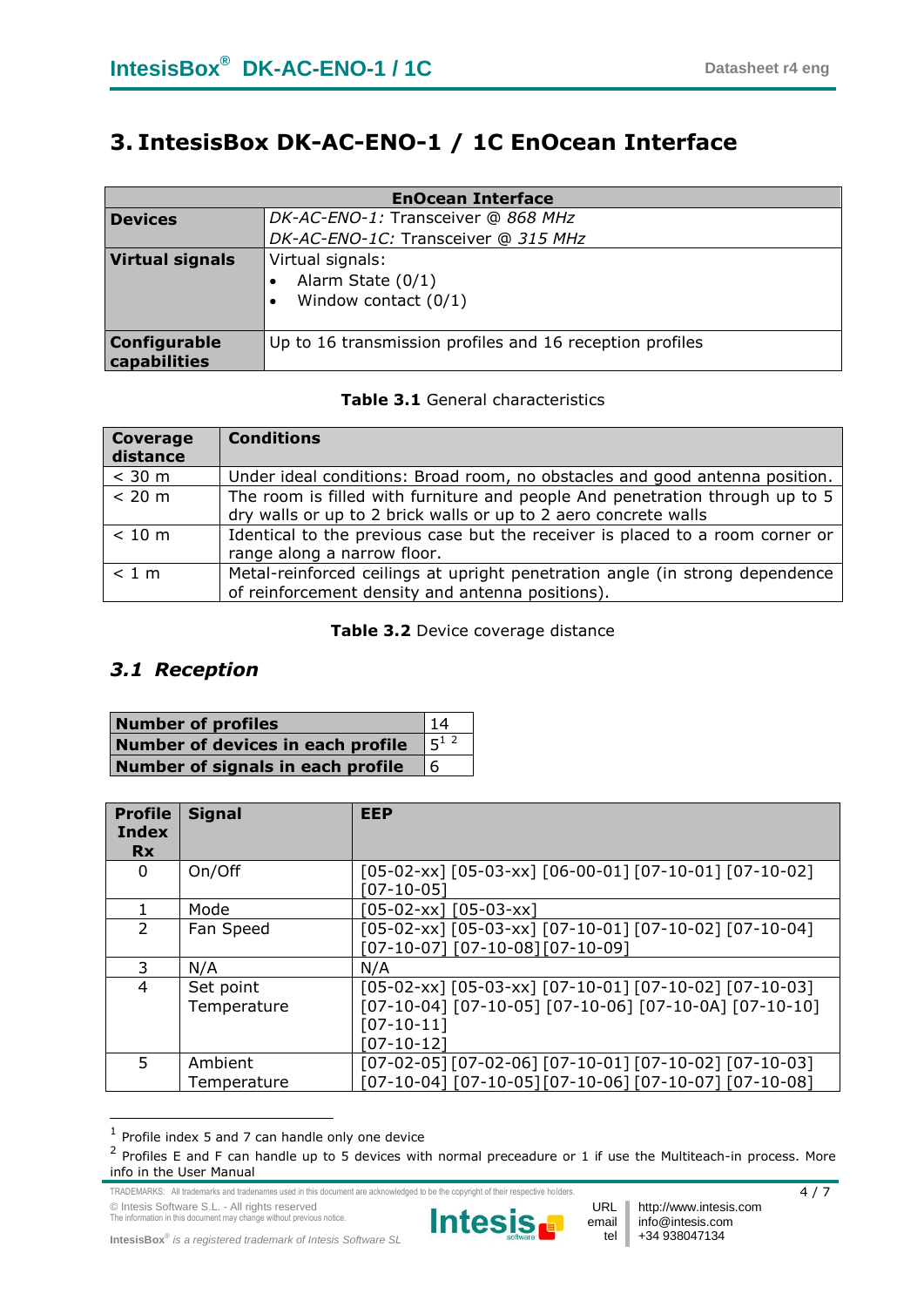# **IntesisBox**<sup>®</sup> **DK-AC-ENO-1 / 1C Datasheet r4 eng**

|    | (virtual)               | $[07-10-09]$ $[07-10-0A]$ $[07-10-0B]$ $[07-10-0C]$ $[07-10-0D]$ |
|----|-------------------------|------------------------------------------------------------------|
|    |                         | $[07-10-10]$ $[07-10-11]$ $[07-10-12]$ $[07-10-13]$ $[07-10-14]$ |
| 6  | Window contact          | $[05-02-xx]$ $[05-03-xx]$ $[06-00-01]$ $[07-30-02]$              |
|    | <b>KEY CARD</b>         | [05-04-01]                                                       |
| 8  | Occupancy sensor        | $[07-07-01]$ $[07-08-01]$ $[07-08-02]$                           |
| 9  | <b>Horizontal Swing</b> | $[05-02-xx]$ $[05-03-xx]$                                        |
| A  | <b>Vertical Swing</b>   | $[05-02-xx]$ $[05-03-xx]$                                        |
| B. | Ambient                 | 07-02-05] [07-02-06] [07-10-01] [07-10-02] [07-10-03]            |
|    | temperature             | [07-10-04] [07-10-05] [07-10-06] [07-10-07] [07-10-08]           |
|    | (Profiles 5 & F have    | $[07-10-09]$ $[07-10-0A]$ $[07-10-0B]$ $[07-10-0C]$ $[07-10-0D]$ |
|    | priority over it).      | [07-10-10] [07-10-11] [07-10-12] [07-10-13] [07-10-14]           |
| E. | A.C profile $1$         | $[07-20-10][07-10-03][07-20-11]$                                 |
| F  | A.C profile $2$         | [07-20-10] [07-10-03] [07-20-11]                                 |

### *3.2 Transmission*

| <b>Number of profiles</b>                | $\vert$ 10 $\vert$ |
|------------------------------------------|--------------------|
| Number of signals in each profile $\,$ 6 |                    |

| <b>Profile</b><br>Index<br><b>Tx</b> | <b>Signals</b>                                                      | <b>EEP</b>                                                        |
|--------------------------------------|---------------------------------------------------------------------|-------------------------------------------------------------------|
| 0                                    | On/Off                                                              | [05-02-01]                                                        |
|                                      | Alarm State                                                         | [05-02-01]                                                        |
| 2                                    | Set point Temperature                                               | $[07-02-05]$                                                      |
| 3                                    | <b>Ambient Temperature</b>                                          | $[07-02-05]$                                                      |
| 4                                    | Ambient Temperature, Set point Temperature, Fan Speed, On/Off       | $[07-10-01]$                                                      |
| 5                                    | AC interface: Mode, fan speed, vane position, sensors and<br>on/off | $[07 - 20 - 10]$                                                  |
| 6                                    | Set point Temperature, Ambient Temperature                          | $[07 - 10 - 03]$                                                  |
| 7                                    | AC interface: AC Error code, Error state and disablements           | $[07 - 20 - 11]$                                                  |
| 8 to D                               | N/A                                                                 |                                                                   |
| E.                                   | All                                                                 | $[07 - 20 - 10]$ <sup>3</sup><br>$[07-10-03]$<br>$[07 - 20 - 11]$ |
| F                                    | All                                                                 | $[07 - 20 - 10]$ <sup>3</sup><br>$[07-10-03]$<br>$[07 - 20 - 11]$ |

<span id="page-4-0"></span>-

© Intesis Software S.L. - All rights reserved The information in this document may change without previous notice.



URL | http://www.intesis.com info@intesis.com +34 938047134

email tel

**IntesisBox**® *is a registered trademark of Intesis Software SL*

 $<sup>1</sup>$  It doesn't enable Virtual temperature</sup>

<sup>&</sup>lt;sup>2</sup> It enables Virtual temperature

<sup>&</sup>lt;sup>3</sup> Multiteach-in process: The three EEp's are sent one after the other pressing the teach-in button only once. More info in the User Manual

TRADEMARKS: All trademarks and tradenames used in this document are acknowledged to be the copyright of their respective holders. 5 / 7 7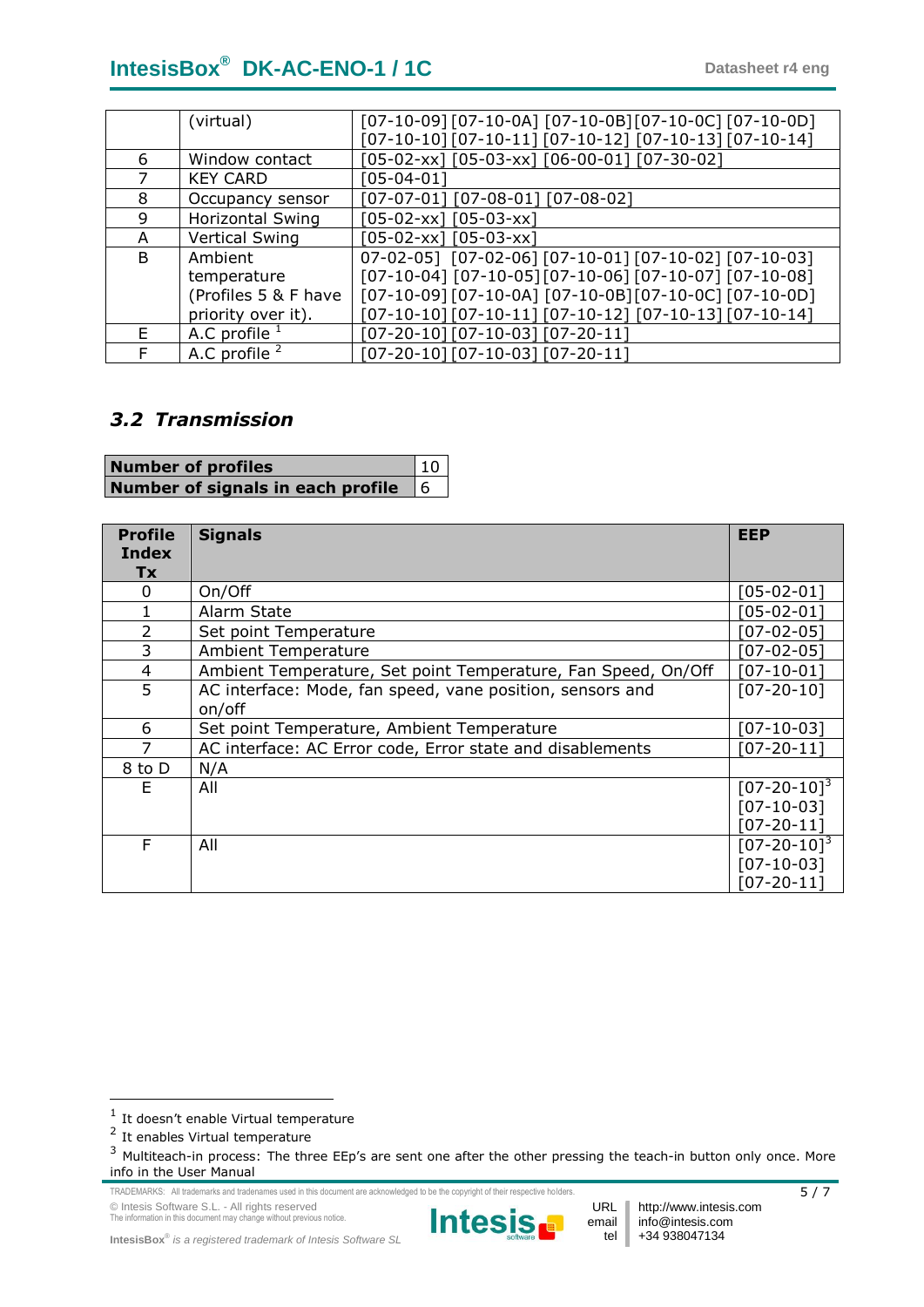# **4. IntesisBox® DK-AC-ENO-1 / 1C Daikin Interface**

A list of Daikin indoor unit model references compatible with DK-AC-ENO-1 / 1C and their available features can be found in:

[http://www.intesis.com/pdf/IntesisBox\\_DK-AC-xxx-1\\_AC\\_Compatibility.pdf](http://www.intesis.com/pdf/IntesisBox_DK-AC-xxx-1_AC_Compatibility.pdf)

# **5. Technical specifications**

| <b>Envelope</b>       | ABS (UL 94 HB). 2,5 mm thickness                                |  |
|-----------------------|-----------------------------------------------------------------|--|
| <b>Dimensions</b>     | 71 x 71 x 27 mm                                                 |  |
| Weight                | 60g                                                             |  |
| <b>Color</b>          | White                                                           |  |
| <b>Power supply</b>   | 12V, 35mA typical                                               |  |
|                       | Doesn't require external power supply (supplied by the AC Unit) |  |
| <b>Mounting</b>       | Wall                                                            |  |
| options               |                                                                 |  |
| <b>LED indicators</b> | 1 x AC unit state                                               |  |
| (internal)            | 1 x EnOcean state                                               |  |
| <b>Configuration</b>  | Teach-in and Learning EnOcean protocol                          |  |
|                       | Remote management configuration                                 |  |
| <b>Operating</b>      | From -25°C to 85°C                                              |  |
| <b>Temperature</b>    |                                                                 |  |
| <b>Operating</b>      | <93% HR, no condensation                                        |  |
| humidity              |                                                                 |  |
| <b>Stock humidity</b> | <93% HR, no condensation                                        |  |
| <b>RoHS</b>           | Compliant with RoHS directive (2002/95/CE).                     |  |
| conformity            |                                                                 |  |
| <b>Certifications</b> | DK-AC-ENO-1:                                                    |  |
|                       | $\bullet$ CE                                                    |  |
|                       | DK-AC-ENO-1C:                                                   |  |
|                       | FCC (ID: SZV-STM300C)                                           |  |
|                       | IC (ID: 5713A-STM300C)                                          |  |

TRADEMARKS: All trademarks and tradenames used in this document are acknowledged to be the copyright of their respective holders. 6  $\sim$  6 / 7 © Intesis Software S.L. - All rights reserved The information in this document may change without previous notice.



email tel